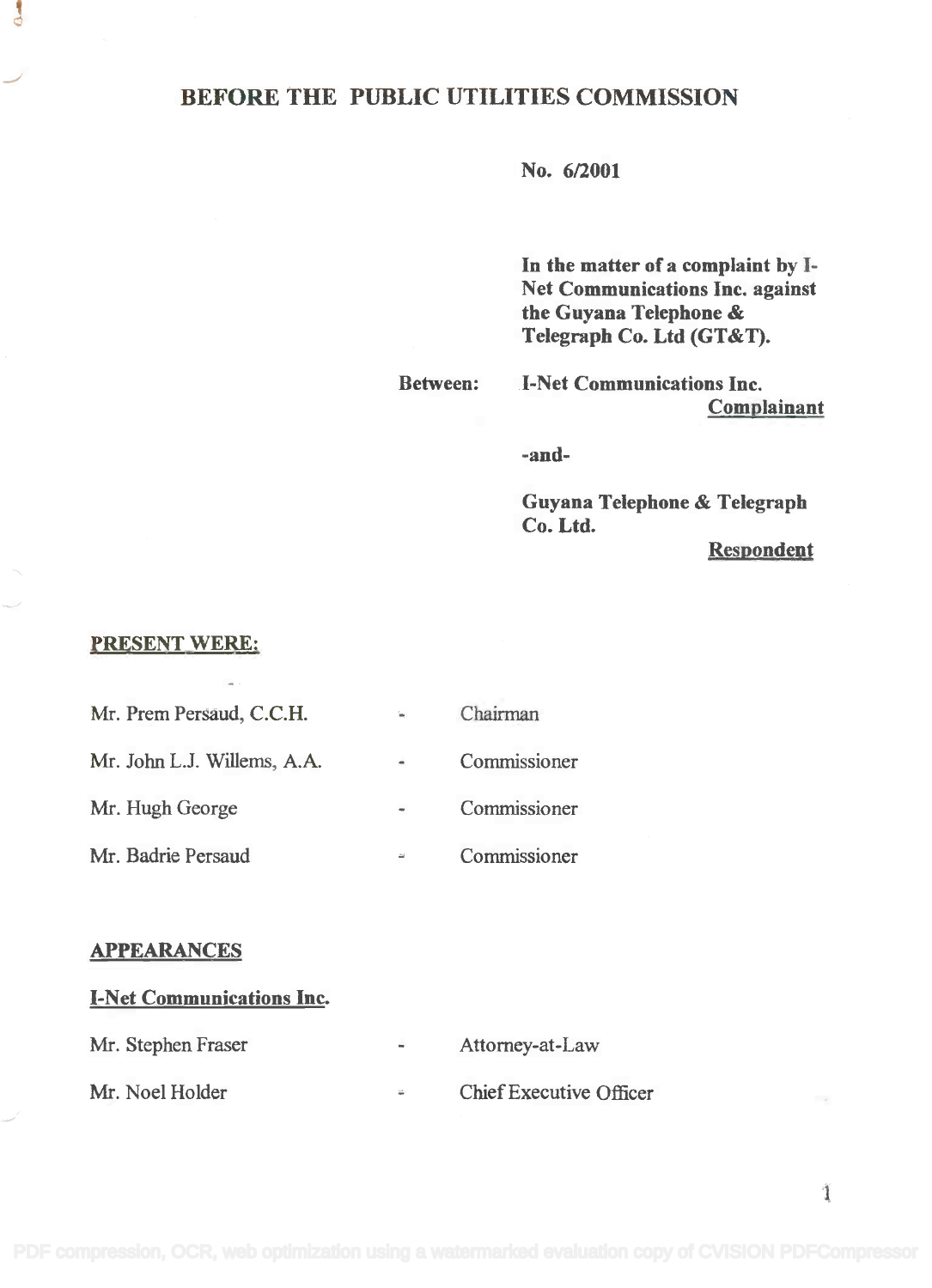Mr. Raymond Shaw Same Manager

Ms Schuler Holder

 $\overline{P}$ 

¢

## Guyana Telephone & Telegraph Co. Ltd.

| Mr. Miles Fitzpatrick, S.C. | $\Rightarrow$     | Attorney-at-Law |
|-----------------------------|-------------------|-----------------|
| Mr. Keith Massiah, S.C.     | $\qquad \qquad =$ | Attorney-at-Law |
| Mr. Godfrey Statia          | 'n,               | Consultant      |
| Mr. Gene Evelyn             | $\frac{1}{2}$     | Director-Rates  |

# Guyana Consumers Association & **Guyana Consumers Association &** Guyana Consumers Advisory Bureau **Guyana Consumers Advisory Bureau**

| Ms. Eileen Cox, A.A. | $\mathcal{L}_{\text{max}}$ | President/Chairperson |
|----------------------|----------------------------|-----------------------|
| Mr. Pat Dial         | $\bar{z}$                  | Secretary             |

### **Judgement**

1. The complainant is a limited liability company duly incorporated under the Companies Act 1991 with offices in Georgetown. It is an information service provider.

2. The respondent is a public utility, and in terms of its licence, is statutorily obliged to provide telephone services in the country.

3. On 16<sup>th</sup> December 1999 the complainant applied to the respondent for ten telephone lines for general telephone and facsimile services and a 64k connection to the Internet.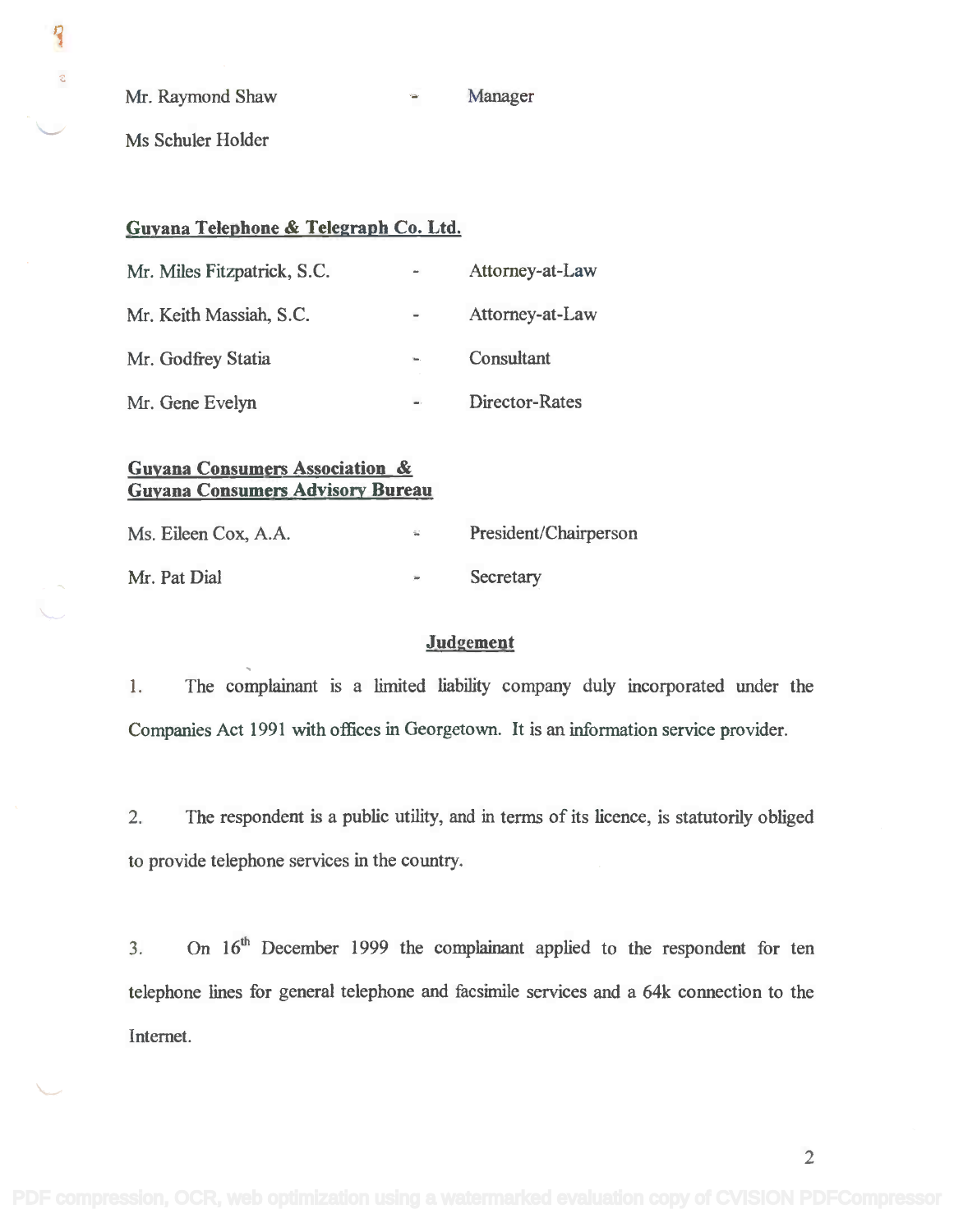4. On the  $3<sup>nd</sup>$  February 2000 the complainant again wrote the respondent for the 10 lines but dropped its request for the 64k connection. This was in response to a letter from the respondent dated  $7<sup>th</sup>$  January 2000 in which they suggested to the complainant that it applies to the Office of the Prime Minister for approval to become an internet service provider.

ş

5. On the  $27<sup>th</sup>$  April 2000 complainant again wrote the respondent seeking an update on the status of the application for the 10 lines; and by letter dated  $17<sup>th</sup>$  May 2000 the General Manager and Chief Executive Officer of the respondent company informed the applicant that the requests by it for the lines were forwarded to the respondent's engineers to check for the availability of lines, and when the surveys are completed it will respond to the complainant.

6. On the  $8<sup>th</sup>$  June 2000 complainant wrote respondent explaining that as a commercial entity, the telephone service is essential for the effective functioning of its business. It also advised the respondent that the surveys had been completed and the service should be made available. The complainant enquired as to when it can expect the lines to be installed.

7. On the  $23<sup>rd</sup>$  June 2000 complainant confirmed in writing to the respondent that it was offered 3 lines and submitted Certificate of Incorporation of the complainant's business.

3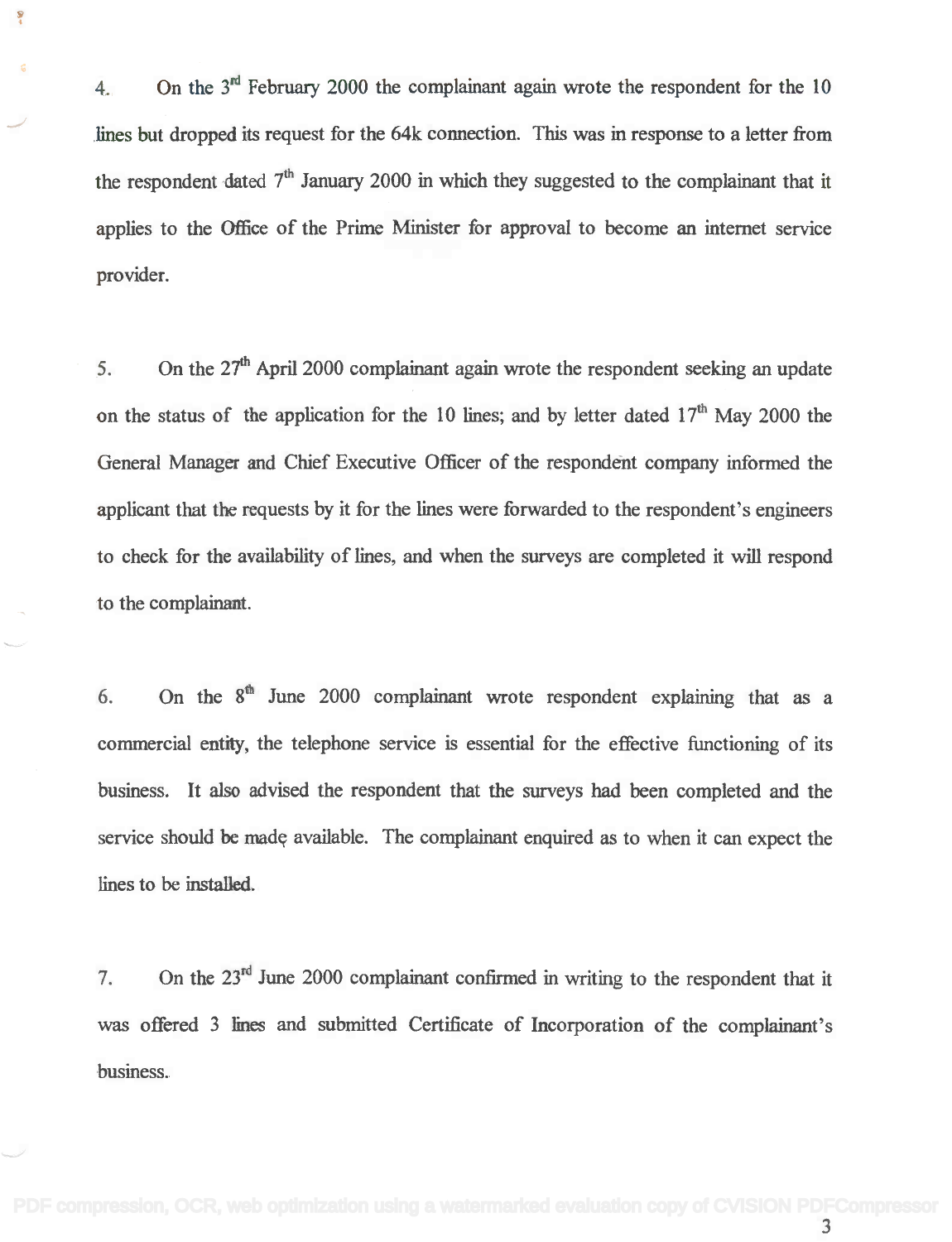8. On  $30<sup>th</sup>$  June respondent requested copy of the Articles of Incorporation and the names of the Directors of the complainant company. The document should bear the stamp of the Registrar of Joint Stock Companies.: On the 5<sup>th</sup> July 2000, complainant, considering the request unprecedented, advised the respondent that its request had been considering the request unprecedented, advised the respondent that its request had been forwarded to the attorneys for a suitable response. forwarded to the attorneys for a suitable response.

9. On July 13<sup>th</sup> 2000 the General Manager of the respondent company communicated with the complainant company and informed it that the request for communicated with the complainant company and informed it that the request for documentation was a normal procedural requirement. She promised that the respondent documentation was a normal procedural requirement. She promised that the respondent will secure the relevant documents from the Registrar and will process the application will secure the relevant documents from the Registrar and will process the application when all the required documents were received. when all the required documents were received.

9.1. On  $26<sup>th</sup>$  September 2000 the complainant submitted copy of its Certificate of Incorporation and the names of the Directors and expressed the hope that the request for Incorporation and the names of the Directors and expressed the hope that the request for the telephone lines will be granted. the telephone lines will be granted.

10. On 4<sup>th</sup> October 2000 an engineer attached to the National Frequency Management Unit (NFMU) informed the complainant, by letter, that it had installed and operated a Unit (NFMU) informed the complainant, by letter, that it had installed and operated a satellite dish via which was offered international satellite connection for resale through satellite dish via which was offered international satellite connection for resale through inter-connection to an internet café. inter-connection to an internet cafe.

10.1. The engineer further told the complainant that the satellite dish was being operated without authorisation and he gave the complainant notice to discontinue the operated without authorisation and he gave the complainant notice to discontinue the

4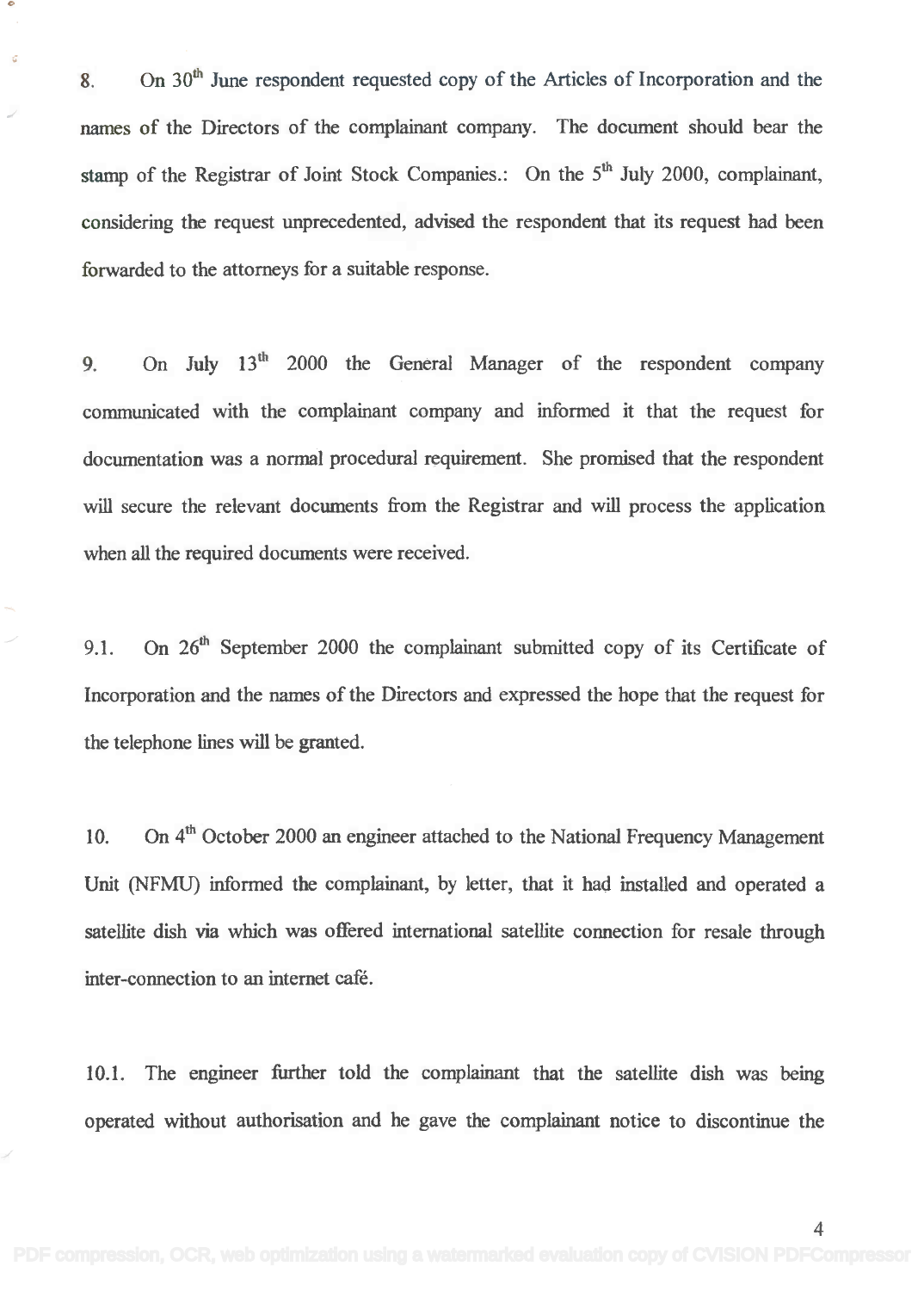operation of the dish and cease and desist from the sale of data communication services operation of the dish and cease and desist from the sale of data communication services for inter-connection outside of Guyana. for inter-connection outside of Guyana.

11. On the  $24<sup>th</sup>$  May 2001 the complainant filed its complaint against the respondent seeking an order of the Commission that the respondent provide the telephone service, seeking an order of the Commission that the respondent provide the telephone service. namely, 10 telephone lines, and for an order that it provides 64k connection to the namely. 10 telephone lines, and for an order that it provides 64k connection to the internet within 15 days.

12. The respondent, by its consultant responded to the complainant, the gist of which 12. The respondent. by its consultant responded to the complainant. the gist of which was that the complainant was conducting the majority of its business in contravention of the NFMU's order of October 4, 2000 and in violation of the respondent's licence in that the NFMU's order of October 4,2000 and in violation of the respondent's licence in that it was transmitting international data by bypassing the respondent's international it was transmitting international data by bypassing the respondent's international gateway, and the operation of various wireless Internet café services utilizing the gateway. and the operation of various wireless internet cafe services utilizing the complaint's facilities. By these acts the complainant is unjustly enriching itself at the complaint's facilities. By these acts the complainant is unjustly enriching itself at the respondent's expense. respondent's expense.

12.1. The consultant further urged that the complainant should comply with NFMU's 12.1. The consultant further urged that the complainant should comply with NFMU's order, and requested the "PUC to instruct them to do so as a precondition to any order, and requested the "PUC to instruct them to do so as a precondition to any consideration of their complaint". consideration of their complaint".

13. The matter engaged the attention of the Commission on the  $11<sup>th</sup>$  September 2001, at which hearing both parties were duly and ably represented. at which hearing both parties were duly and ably represented.